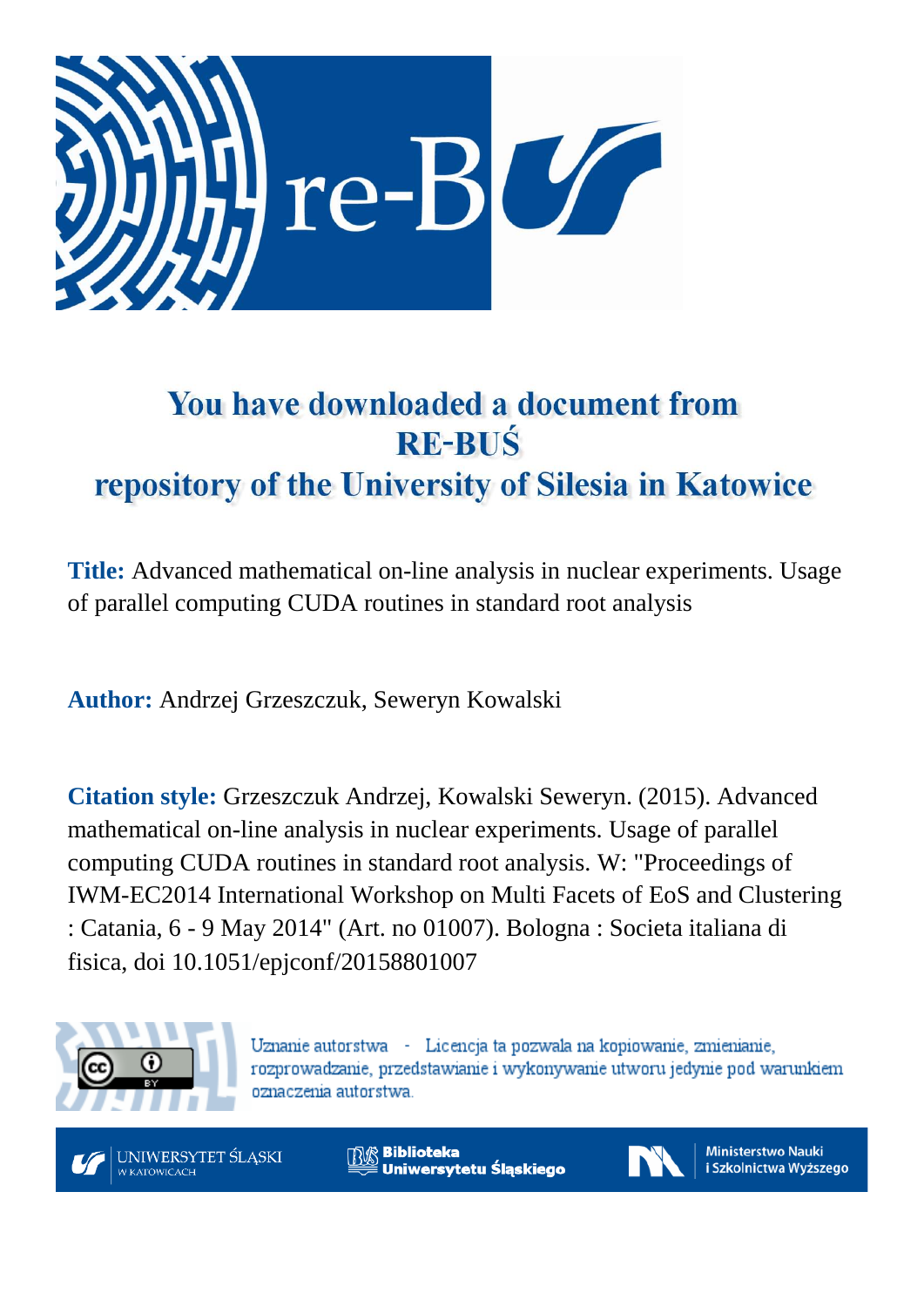DOI: 10.1051/epjconf/20158801007 -<sup>C</sup> Owned by the authors, published by EDP Sciences - SIF, 2015 EPJ Web of Conferences 88, 01007 (2015)

## **Advanced mathematical on-line analysis in nuclear experiments. Usage of parallel computing CUDA routines in standard root analysis**

A. Grzeszczuk, S. Kowalski

#### Nuclear Phys. Dept., Institute of Physics, University of Silesia, Katowice, Poland

#### **Abstract**

Compute Unified Device Architecture (CUDA) is a parallel computing platform developed by Nvidia for increase speed of graphics by usage of parallel mode for processes calculation. The success of this solution has opened technology General-Purpose Graphic Processor Units (GPGPUs) for applications not coupled with graphics. The GPGPUs system can be applying as effective tool for reducing huge number of data for pulse shape analysis measures, by on-line recalculation or by very quick system of compression. The simplified structure of CUDA system and model of programming based on example Nvidia GForce GTX580 card are presented by our poster contribution in stand-alone version and as ROOT application.

The requirement of high speed for visualization of computer data needed for present general application - forces construction changes of graphic processors. One of possible solutions is including parallelism in computing process for graphic devices, due to independence of parts of display process in different segments of screen. Parallel mode of computing was previous used by supercomputers for advanced calculation of complexed problems. Nvidia company implemented that idea in constructions of graphic cards. Simultaneously the other project Tesla was opened as application of devices with like structure, strictly for parallel calculations. The same architecture of these devices enables simple adapt the graphic card as independent strong parallel computer unit. These cards are existing in architecture of old

This is an Open Access article distributed under the terms of the Creative Commons Attribution License 4.0, which permits unrestricted use, distribution, and reproduction in any medium, provided the original work is properly cited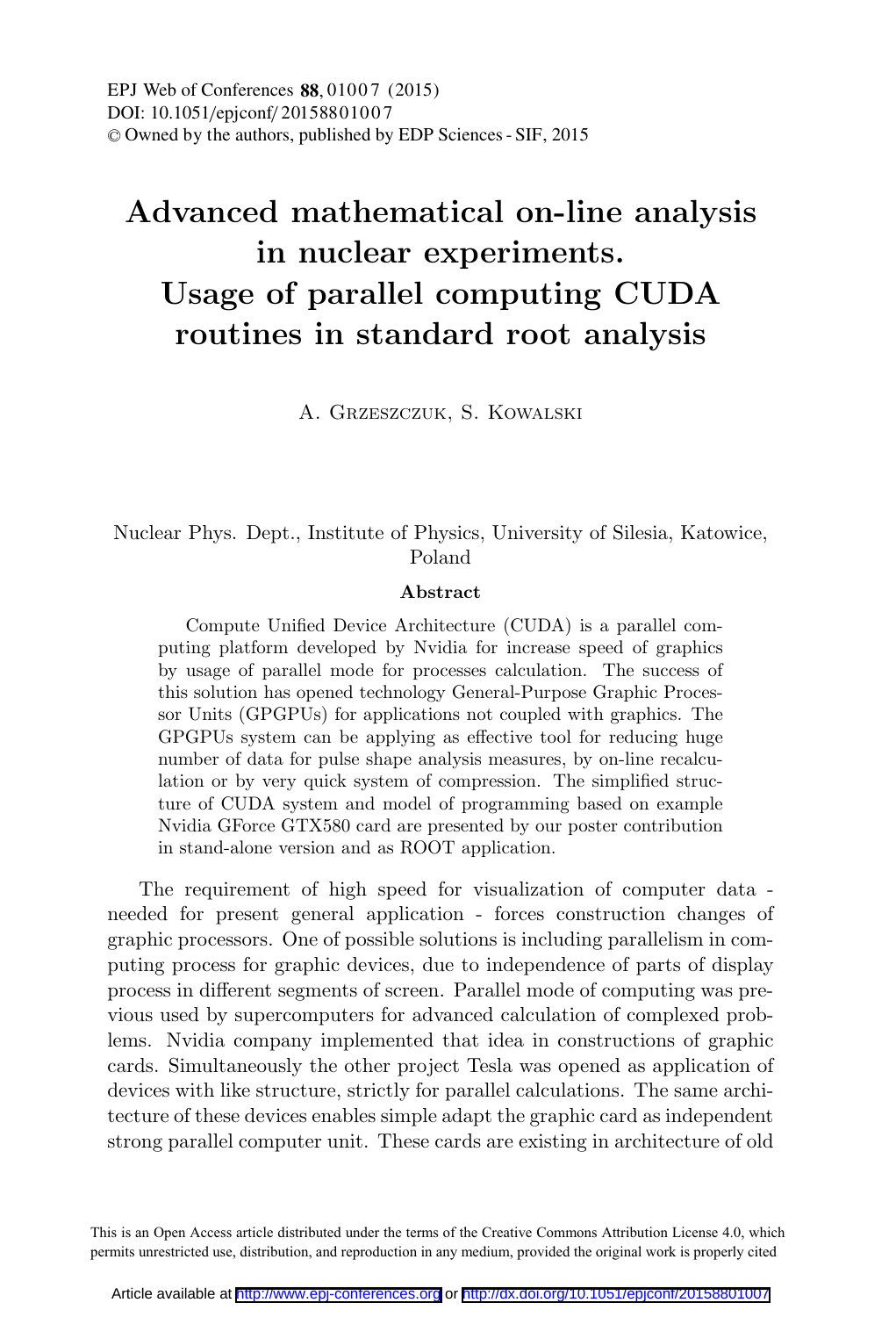version families, and next in solutions from 2011 year named Fermi series 500, Kepler 2012/600, Maxwell 2013/700 and Volta in next future.



Figure 1: Relations between central (CPU) and graphic (GPU) processing units (a), example for understanding of parallelism in execution of loop (b).

Figure 1 a) presents simplified construction of the card and system of communication between central unit, main memory and graphic units, b) shows simple example of application of parallel computing as substitution of classical loop.

The Nvidia developed standard - Compute Unified Device Architecture (CUDA) as frame for programming GPGPU devices. It is important to present that this system is coupled with calculations and graphics while other company solutions connected strictly with graphics. Nvidia provides free software CUDA support for Windows, Linux and Mac OSX systems for 32 and 64 bit versions. The support contains drivers for cards and tool-kit with free C++ compiler and system of libraries. The actual lasts version of CUDA software are: driver 331.79 from May 2014 and CUDA 6 production release.

The web page https://developer.nvidia.com/cuda-zone is devoted for description CUDA systems. It is good source for information and examples for all classes of users.

Figure 2 a) shows the hierarchy of CUDA threads. On level "Device" (particular board) different procedures "Kernel..." are executed in 3 dimensional Grids (one kernel for one grid) on separated Blocks. Each Block describes 3-dimensional structure of threads. On example the first procedure Kernel 1 is executed on  $6(3^*2^*1)$ blocks  $* 20(5^*4^*1)$ threads = 120 threads. The example form of execution call command is also shown.

Figure 2 b) presents systems of CUDA memory and accessing commands. The one of main problems in case of CUDA system usage is relative law speed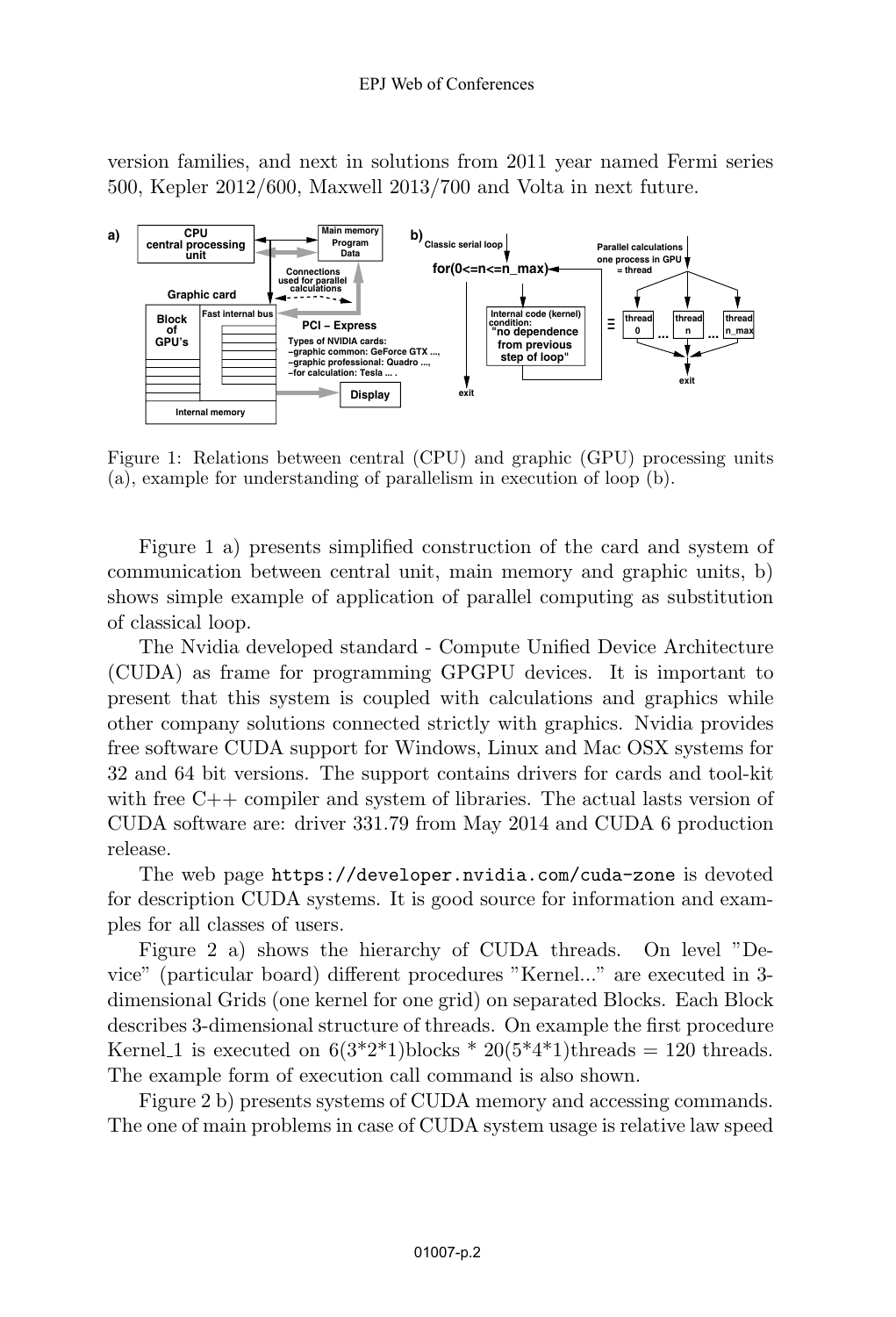

Figure 2: System of threads management (a), and scheme of memories with access to them (b).

of connection between main memory of computer and internal memory of CUDA system. It depends on construction of computers and increases from old to new solutions but dramatic reduce efficiency of parallel calculation when "amount of mathematics" is low in thread. CUDA system gives two options to avoid this problems. In first, declared area exist in global memory of the card. The blocks of input data from main computer memory have to be copy to declared area and output data in opposite side. In other solution declared part of main memory works parallel works for operations with CPU and CUDA card with two independent addressing systems using different mappings. The efficiency of calculation on CUDA system can be increased after including different types of memory on card, due to differences in time of access and optimization for each of them.

The simple system for include parallel CUDA procedures to ROOT Data analysis framework is presented on last picture. Figure 3 a) shows example of simple loop and its parallel implementation  $Main.cu$  on ten GPU units in one block in one dimensional form  $\left(\ll\ll1,10\gg\gg\right)$ . Figure 3 b) presents main source rtcuda.cu, header rtcuda.h and rtclinkdef.h help header files needed for compilation for ROOT framework. The declaration  $_{-q}$  dobal means that this routine is "kernel" procedure for GPU execution and the label  $devec$  points that it is subroutine for kernel also for GPU. It should be emphasized that object files and libraries produced by Nvidia nvcc compiler can be linked together with modules prepared by GNU system.

The parallelism expands models of programming in last years on two ways. The first one is inclusion parallel methods in automatic compilation and optimization system. The second is using of parallel algorithms for so-